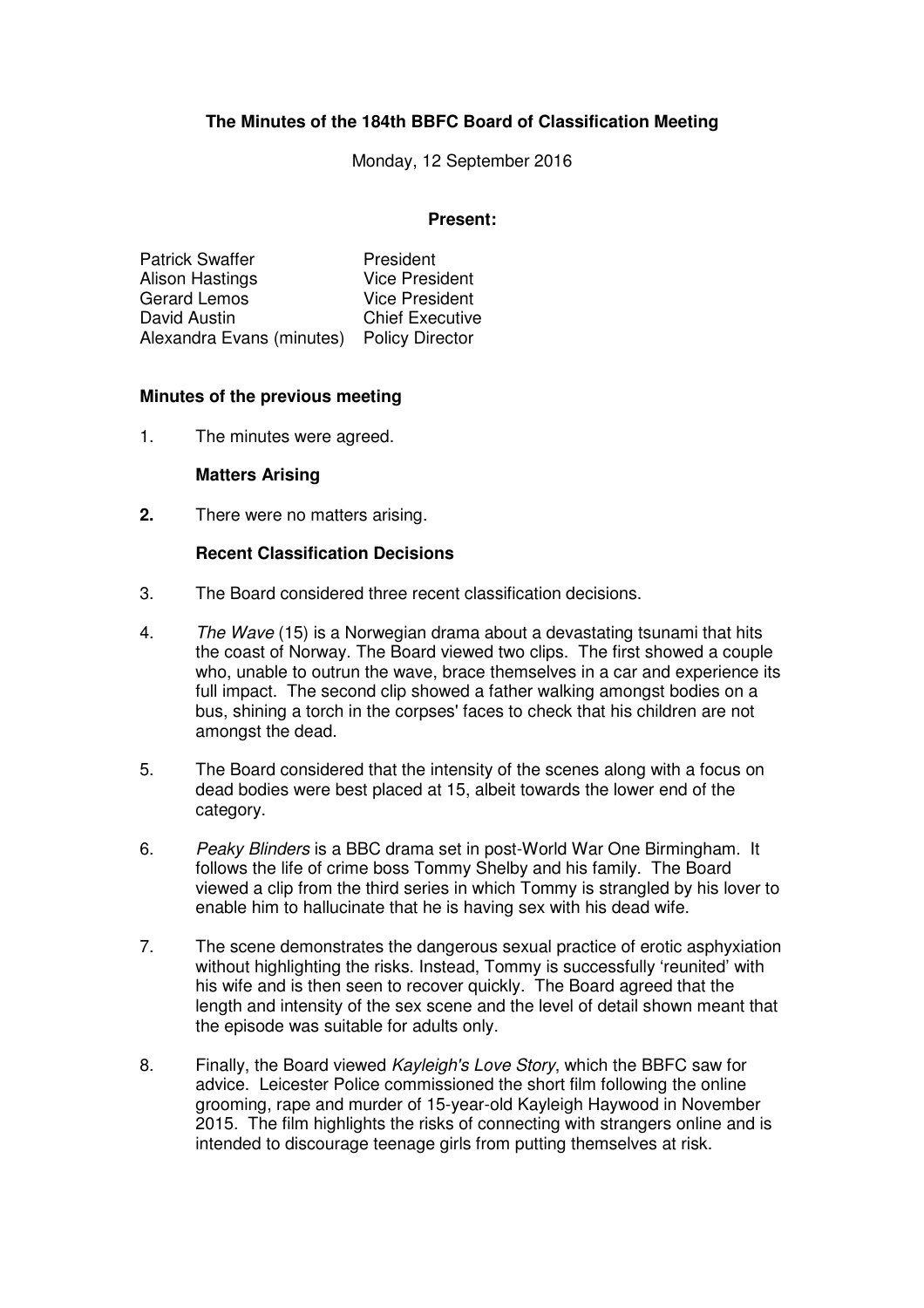9. While the Board acknowledged the importance of the film's public safety message, the dark tone and the level of detail about Kayleigh's abduction, rape and murder meant that 15 would be required if it came in for formal classification.

### **New Classification Services**

- 10. Chief Operating Officer, Dave Barrett, briefed the Board on three new classification services currently being piloted, all of which are aimed at improving the service offered to those submitting content for classification.
- 11. Simultaneous Classification offers distributors the opportunity to obtain a video classification under the Video Recordings Act 1984 at the same time as the content is rated for theatrical release, provided the content is supplied on a digital file that can be archived in line with our VRA obligations. This reduces the cost of the VRA classification by 50% and will benefit in particular independent distributors releasing smaller titles.
- 12. The Day After Broadcast pilot aimed at encouraging distributors to submit content (particularly TV series) for classification immediately after broadcast rather than when the series is released on DVD or Blu-ray which is usually many months later. The service enables distributors to obtain the classification under the BBFC's Watch & Rate scheme and under the Video Recordings Act 1984 at no extra charge provided the content is identical. Take up of this service will benefit consumers, as the BBFC rating will be available when making viewing decisions online.
- 13. Finally, in November, the BBFC will be piloting an Enhanced PBE service which extends the current offer and introduces a new next day classification service charged at a premium. The BBFC's current PBE service, which offers distributors the opportunity to obtain classification decisions within 48 hours, has proved extremely popular with express slots booking up very quickly. Whilst the BBFC always encourages distributors to submit content in good time, it recognises that there are occasions when classification decisions are required urgently. It is hoped that Enhanced PBE will meet this need. The premium charge to clients reflects the additional cost to the BBFC in managing its schedule to ensure that decision times for content received under our standard submissions process are not adversely affected and the cost exposure in allocating examiners and compliance officers to view content before a submission has been confirmed.
- **14.** The Board welcomed all three initiatives and agreed that the outcome of the trials should be analysed with a view to the introduction of a full, permanent service. **ACTION: Dave Barrett**

# **Digital Economy Bill**

**15.** The Board considered the Government's plan to require commercial pornographic websites and Apps to implement robust age verification barriers to prevent children from accessing pornographic content online. The Bill will have its Second Reading Debate in the House of Commons on 13 September and will then go to Committee from 11 October for detailed scrutiny. The committee has invited David Austin to give oral evidence to it. The Board agreed that David Austin and the BBFC's policy team should continue to